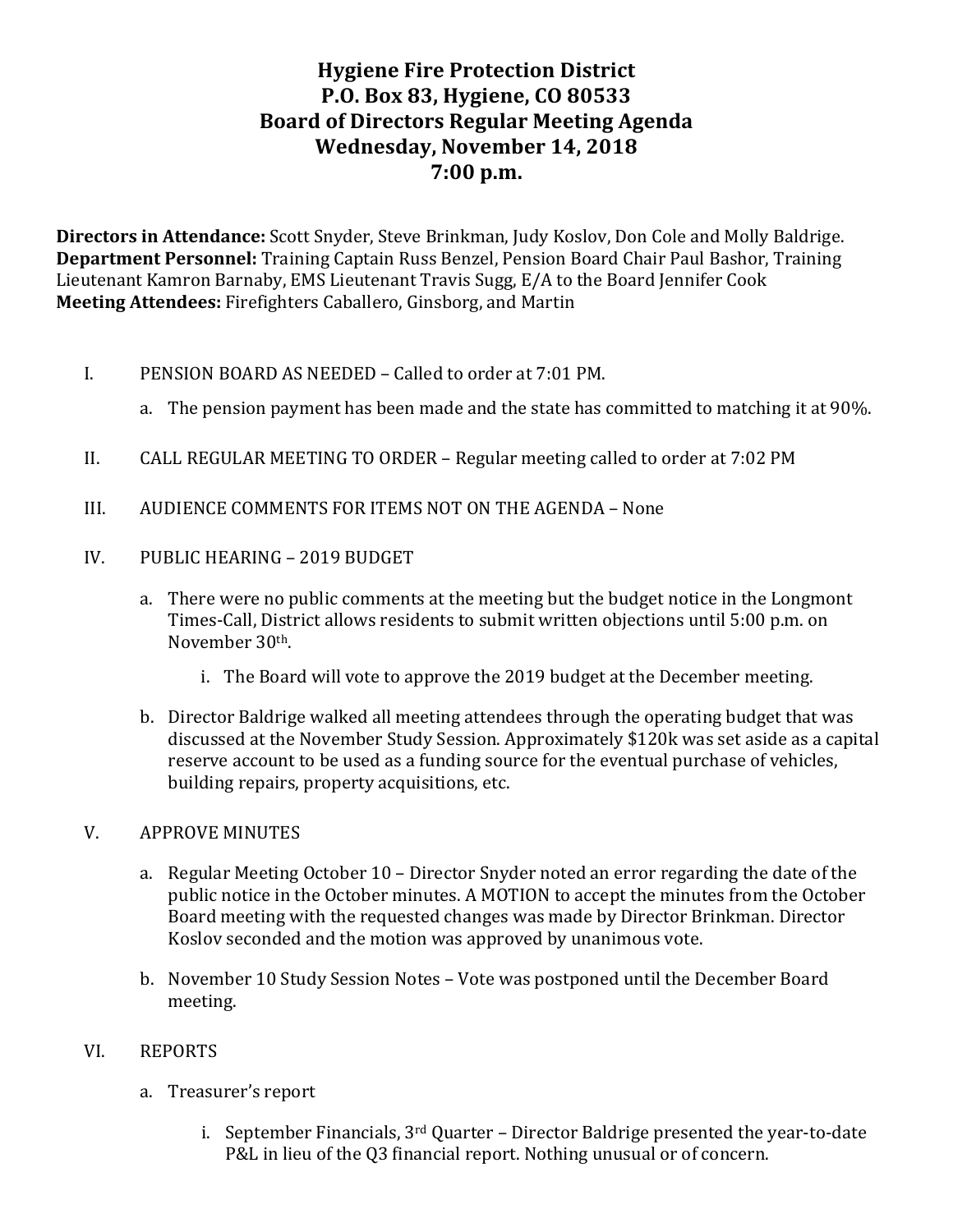- 1. A MOTION to approve the Q3 financials was made by Director Cole. Director Brinkman seconded and the motion was approved by unanimous vote.
- ii. October Financials The October financials were presented and reviewed, including budget to actual report. A few items are slightly over projection but the majority are in line and some are significantly below budget.
	- 1. A portion of the total amount budgeted for 2018 will not be used. Before the end of the year, Chief Trevithick will use some of the surplus to purchase equipment that is currently budgeted for next year, freeing up additional funds for 2019.
- b. Secretary's report
	- i. Upcoming deadlines
		- 1. The 2019 budget must be adopted at the December Board meeting.
		- 2. Director Baldrige must certify the mill levy to the County by December 15<sup>th</sup>.
		- 3. The Christmas party will take place on December  $7<sup>th</sup>$ .
	- ii. Archive & Retention Project No updates since the October meeting. Director Koslov requested that everyone send Jen any documents that need to be archived.
- c. Chief's Report Chief Trevithick was not in attendance so Training Captain Benzel made the report on his behalf.
	- i. Monthly Statistics
		- 1. There were 13 total calls in October and 8 were for medical services. YTD there have been 212 total calls, 9 for fires and 157 for rescue/EMS.
		- 2. Across 11 calls in October, first-on-scene response times averaged 5:48, which is exceptionally good. (The other two were cancelled in-route)
		- 3. The average number of responders per call was 7, with a minimum of 4 and a maximum of 12.
		- 4. YTD data showed that Thursdays and Fridays had the highest number of incidents, with most taking place between 3-4pm.
	- ii. 2831 Vehicle Title The title has been secured and Chief Trevithick will pick it up
	- iii. IT Program No update
	- iv. Other Issues & Opportunities
		- 1. The new UTV was successfully used for snow removal around the station.
		- 2. Some of the members of the Department went to Hygiene Elementary to serve lunch and teach the kids about fire prevention.
		- 3. As a way to engage with the community, a couple of the Firefighters went to the local gymnastics arena and had a mini-competition with the girls. The Firefighters recounted how they attempted to match the girls at pull-ups and tried other exercises that they had never done.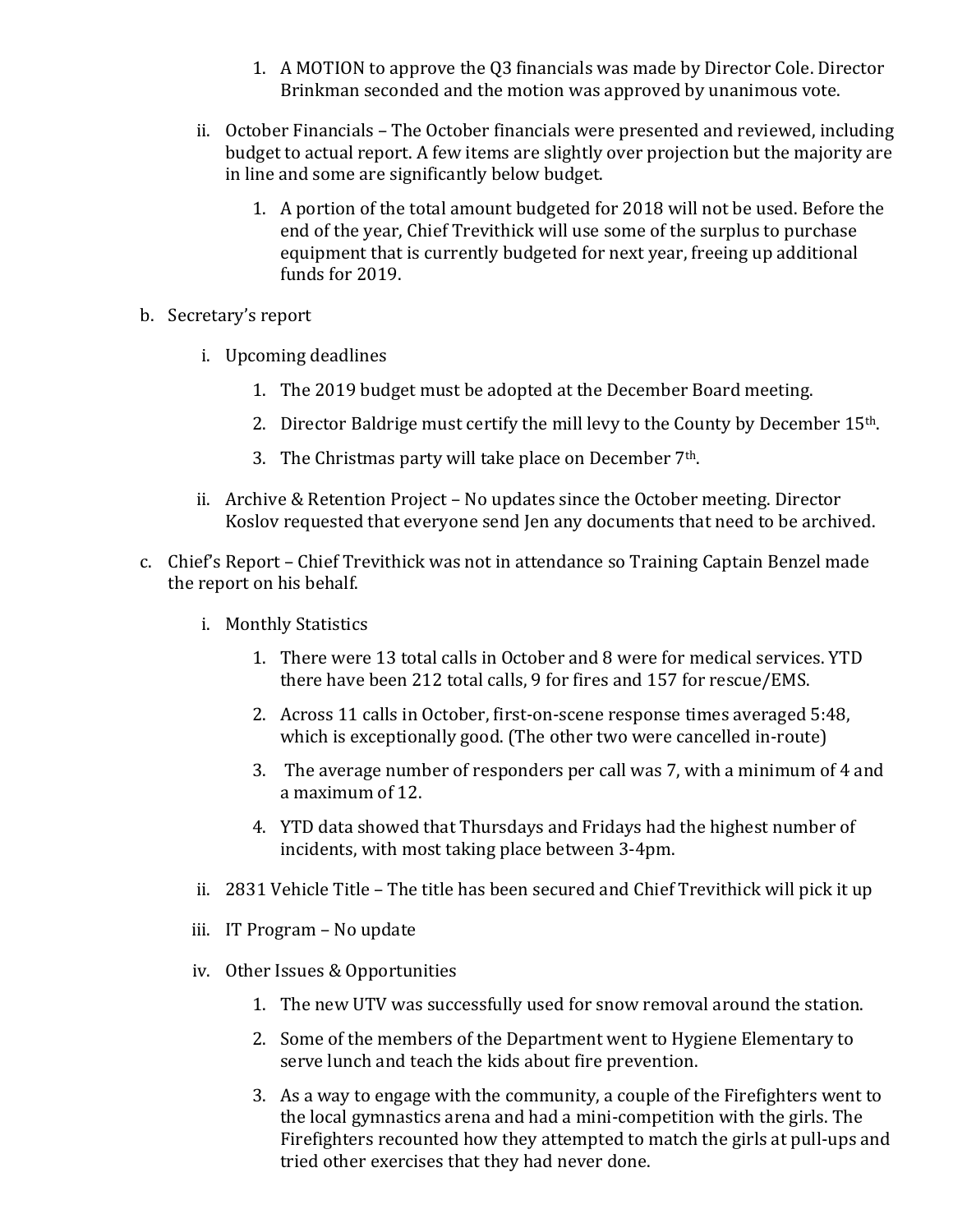- 4. Training Captain Benzel related Chief Trevithick's request to begin making purchases of equipment – including the horse sling – from the list developed at the Study Session. The Board gave authorization to move forward with the approved purchases.
	- The Department needs two kinds of horse slings, one for extraction and one for physical therapy. Because it is only used for abbreviated periods, the Department can fashion one from existing supplies. The PT sling is more specialized and must be purchased. It will be used on incident calls to keep a horse upright when it cannot support its own weight and will be used for longer durations.
	- Chief Trevithick is doing research on PT slings, as well as tripods to be used in conjunction with both kinds of slings.
- 5. Ambulance presentation (Travis) EMS Lieutenant Sugg presented slides covering all aspects of the EMS Department including:
	- i. Summary of personnel and their Certifications
	- ii. Goals of the EMS Division
	- iii. Change of approach to medical training
	- iv. Department Strengths and Weaknesses
	- $\bullet$  He summarized by correlating these components to the value and need for the District to purchase an Ambulance at some point in the future.
		- i. EMS Lieutenant Sugg gave estimates on the basic cost of a new ambulance, customized in a way that is optimized for the HFPD operation.
			- 1. Basic costs do not include supplies, equipment, and licenses/permits necessary to meet BLS standards.
		- ii. The decision to add an ambulance goes beyond the cost of the apparatus itself. There are further considerations, including:
			- 1. Regular FF staff vs. dedicated ambulance staff
			- 2. Personnel and equipment for ALS or BLS protocols
			- 3. Distribution of resources
			- 4. Funding methods increase mill levy, donations, capital reserve, grants, or a combination of these options.
		- iii. The total cost to the District would be  $\sim $1$ M, but EMS Lieutenant Sugg noted that there are many grants available that could help to underwrite that cost. He offered to research possible grant options if the Board agreed that an ambulance purchase should be part of the District's long-range goals.
			- 1. The Board requested that the focus continue to be on advancing the skillsets and experience of the FFs. There are many grants available but the requirements change from year to year so it would be better to hold off on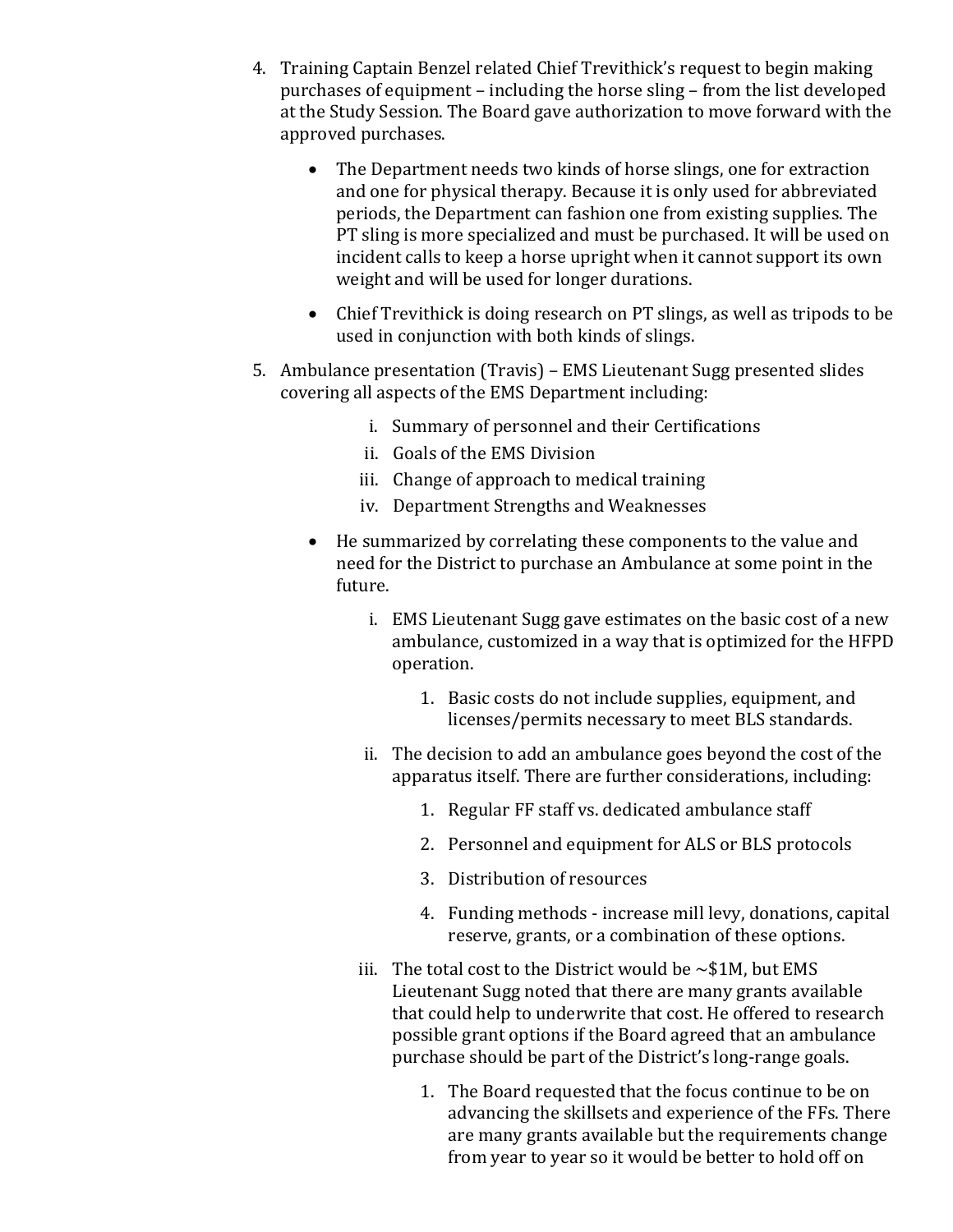doing grant research until we are ready to look more seriously at adding ambulance service. A near-term option would be to look into grants that could fund expanded medical training and equipment.

- iv. Training Lieutenant Barnaby suggested putting out a survey to the District taxpayers, listing the current transport service options and presenting possible future offerings based on what the taxpayers are willing and able to support. Survey responses could help the Board configure their long-term plans regarding District transport.
- EMS Lieutenant Sugg concluded his presentation by emphasizing irrespective of whether the District procures an ambulance – the program is working, we are making good strides towards optimal patient care, and the medical clinicians that we have on staff are capable, enthusiastic and reliable.

#### VII. OLD BUSINESS

- a.  $501(c)(3)$  (Molly/Steve) We are still looking for a citizen to serve on the non-profit Board. A citizen member is written into the bylaws so all Board members must be in place before we can file for  $501(c)(3)$  status.
	- i. Directors Baldrige and Brinkman committed to finding a citizen Board member by the December meeting.
		- 1. Training Lieutenant Barnaby knows of a potential member. He will follow up with that person and report back to Directors Baldrige and Brinkman.
- b. Christmas Party, December 7 Pension Board Chair Bashor met with Shupes to plan the menu. Sign-up sheets are posted. Pension Board Chair Bashor noted that there have been problems with no-shows in previous years and asked that anyone who is interested signup as soon as possible but only if you are planning to attend.
	- i. There will be a white elephant gift exchange but gifts should not cost more than \$25.
- c. Training & Personnel Manager Job Description The job descriptions are more or less set but were not discussed at the study session. Board members will review them and bring final corrections or amendments to the December Board meeting.
	- i. The Board received only PDF versions and requested that Chief Trevithick resend the descriptions in Word format for editing.
- d. District Manager Job Description See VIIc
- e. Fire Chief Job Description See VIIc
- VIII. NEW BUSINESS
	- a. Study Session December? The Board determined that any lingering business could be addressed at the December Board meeting and a December study session is not necessary.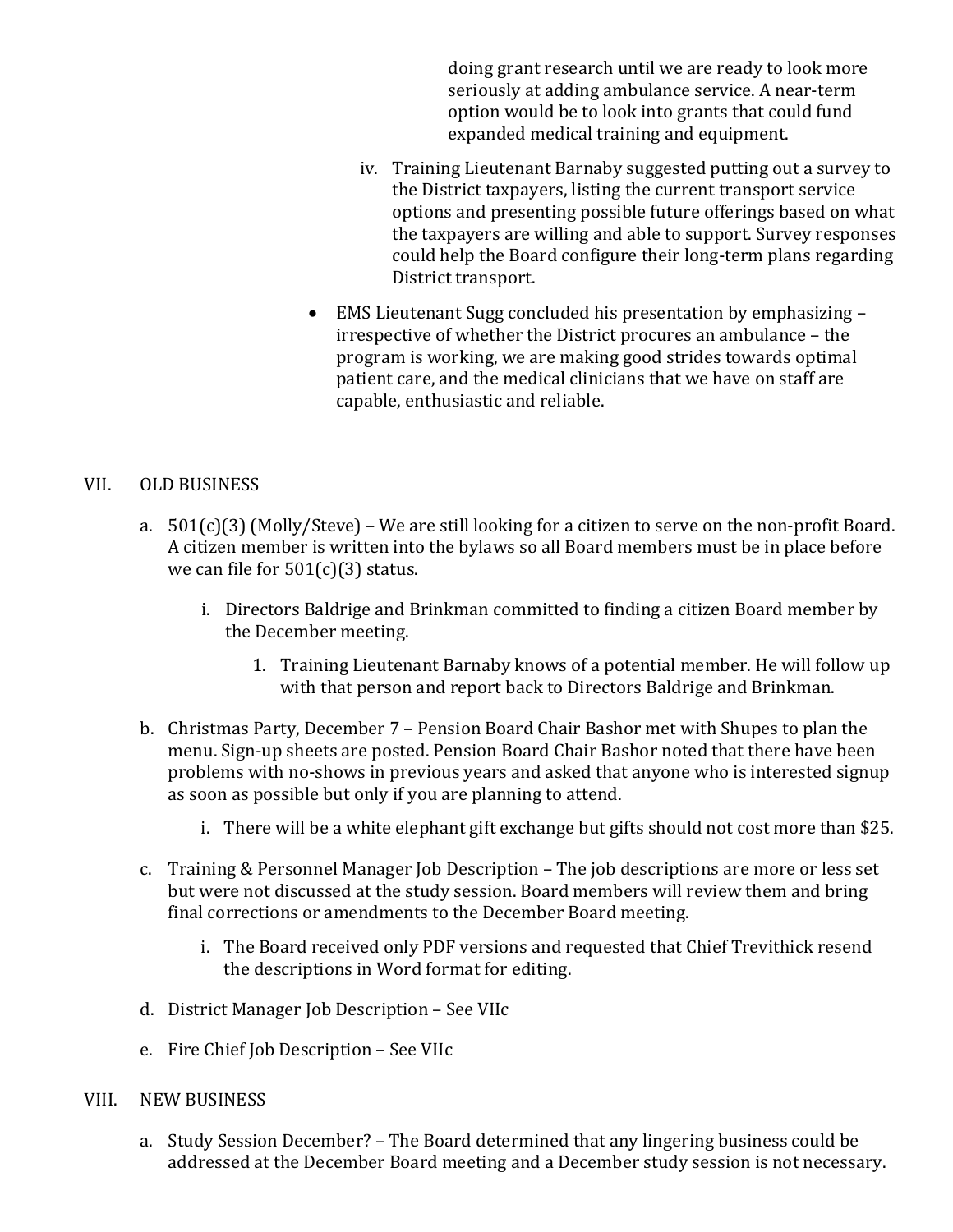- b. The Board requested that Chief Trevithick record and present a monthly update on incidents that take place in the intersection of Highway 66 and North 75<sup>th</sup> St. There seems to be a particularly high number of incidents that occur there and it would be helpful to have documentation to that effect if we try to get the City of Boulder to take action on it.
- IX. ADJOURNMENT A MOTION to adjourn the meeting was made by Director Brinkman at 8:40 PM.

Motion/Resolution Summary:

- MOTION to accept the minutes from the October Board meeting with the changes requested by Director Snyder
- MOTION to approve the Q3 financials
- MOTION to adjourn the meeting

### **ACTION ITEMS:**

### **Chief Trevithick**

- $-$  Resend job descriptions to the Board in Word format
- $-$  Pick up the vehicle title for 2831
- Record and present monthly updates to the Board on incidents that take place in the intersection of Highway 66 and North 75<sup>th</sup> St

### **Training Lieutenant Barnaby**

- Contact the person who may be willing to serve on the nonprofit Board and report back to Directors Baldrige and Brinkman

### **All Board Members**

- Review job descriptions and bring final corrections or amendments to the December Board meeting

### **Director Snyder - NONE**

#### **Director Baldrige**

- Certify the mill levy to the County by December  $15<sup>th</sup>$
- Find a citizen Board member to serve on the nonprofit Board by the December meeting

#### **Director Koslov - NONE**